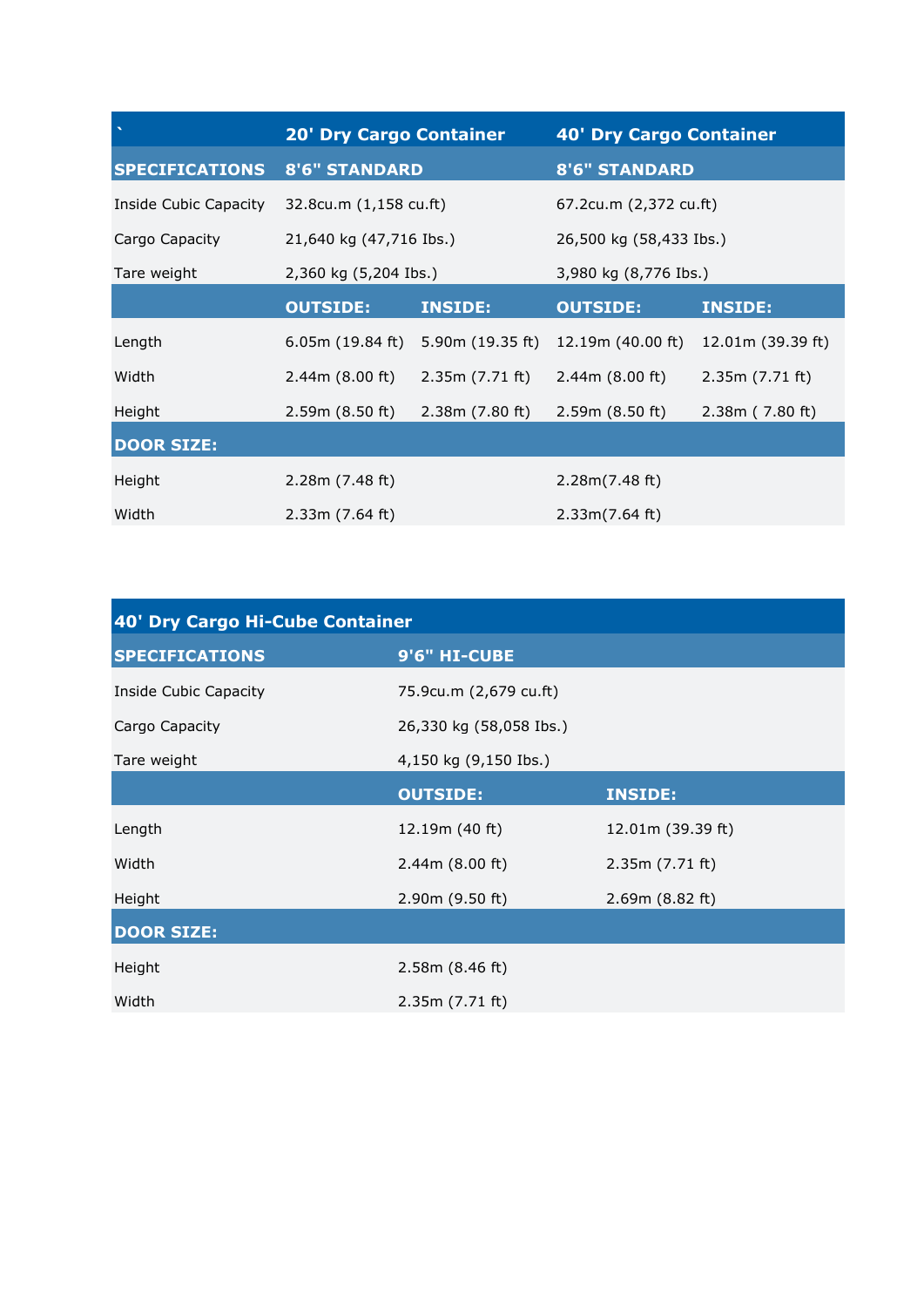|                       | <b>20' Bolster (PLATFORM)</b> | <b>40' Bolster (PLATFORM)</b> |  |
|-----------------------|-------------------------------|-------------------------------|--|
| <b>SPECIFICATIONS</b> |                               |                               |  |
| Cargo Capacity        | 23,460 kg (51,729 Ibs.)       | 26,260 kg (57,903 Ibs.)       |  |
| Tare Weight           | 1,940 kg (4,2777 Ibs.)        | 4,220 kg (9,305 Ibs.)         |  |
| Length (overall)      | $6.06$ m $(19.88$ ft)         | 12.19 m $(40.00 \text{ ft})$  |  |
| Width                 | 2.44 m $(8.00 \text{ ft})$    | 2.44 m $(8.00 \text{ ft})$    |  |
| Height                | $0.23$ m $(0.66$ ft)          | $0.65$ m $(2.13$ ft)          |  |

| <b>20' Reefer Containers</b> |                    |                        |  |  |
|------------------------------|--------------------|------------------------|--|--|
| <b>SPECIFICATIONS:</b>       | <b>MODEL 2107</b>  | <b>MODEL 2061/2084</b> |  |  |
| <b>WEIGHTS:</b>              |                    |                        |  |  |
| Max. Gross Weight            | 24,000 kg          | 22,860 kg              |  |  |
| Net Tare Weight              | 3,230 kg           | 3,800 kg               |  |  |
| Payload                      | 20,770 kg          | 19,060 kg              |  |  |
| <b>DIMENSIONS:</b>           | <b>INSIDE:</b>     | <b>INSIDE:</b>         |  |  |
| Length                       | 5,485 mm           | 5,170 mm               |  |  |
| Width                        | 2,250 mm           | 2,235 mm               |  |  |
| Height                       | 2,260 mm           | 2,250 mm               |  |  |
| <b>DOOR OPENING:</b>         |                    |                        |  |  |
| Width                        | 2,230 mm           | 2,235 mm               |  |  |
| Height                       | 2,220 mm           | 2,215 mm               |  |  |
| <b>VOLUMES:</b>              |                    |                        |  |  |
| Capacity                     | 27.9m3 (985 cu.ft) | 26.0m3 (918 cu.ft)     |  |  |